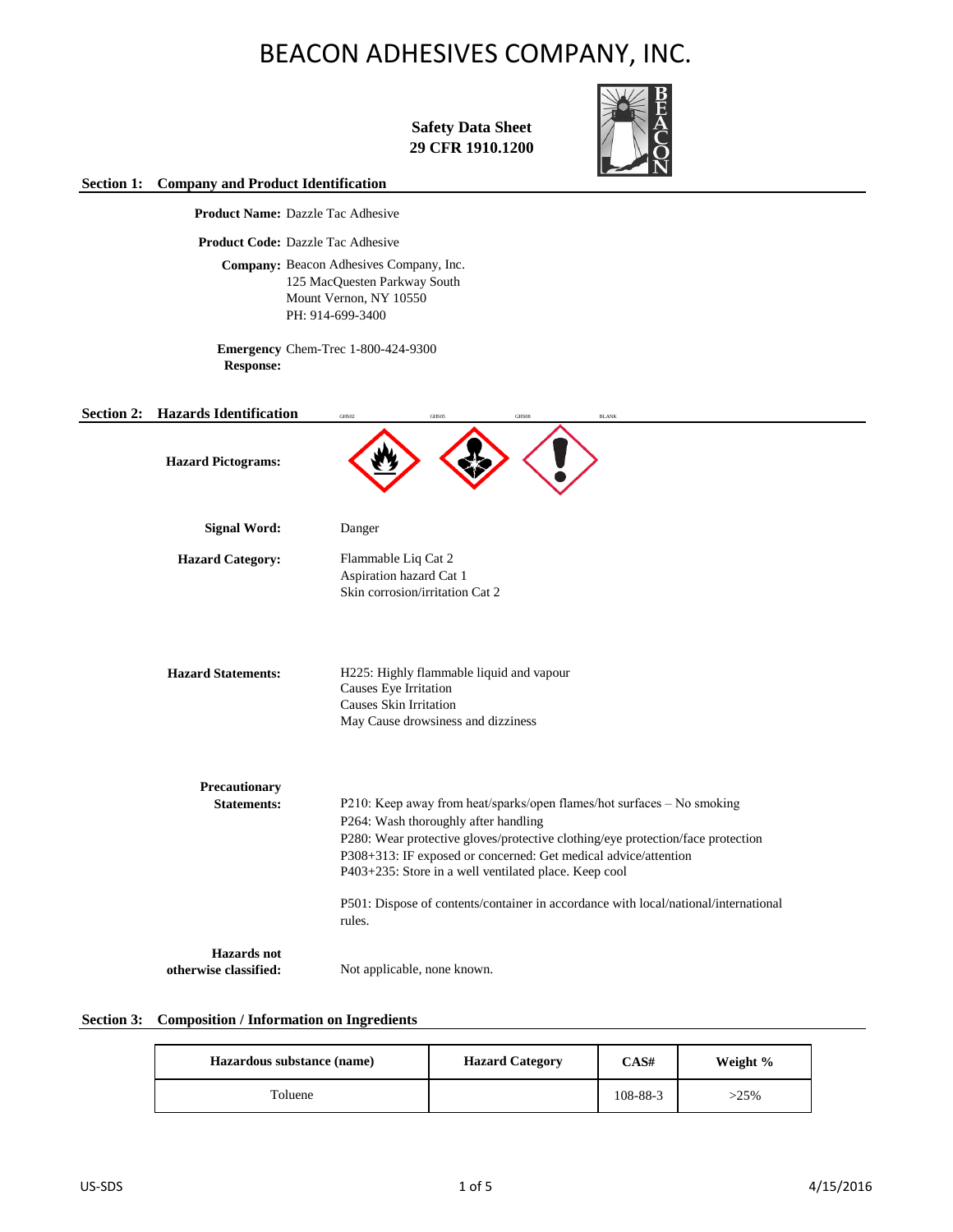### **Section 4: First Aid Measures**

- General Info: Product may give off vapors in appreciable quantities affecting the inhalation route. Ensure proper ventilation.
- **Notable Exposure**  May cause drowsiness or dizziness. Headache, nausea, or vomiting may occur if appreciable symptoms: quantities are ingested - seek medical attention immediately.

**If ingested:** Rinse mouth. Seek immediate medical attention.

- **If inhaled:** Remove to fresh air. Obtain medical attention if asthma-like symptoms or other symptoms develop.
- **Eye contact:** Immediately flush eyes with plenty of water for at least 15 minutes. Remove contact lenses if present and easy to do. Get medical attention if irritation develops or persists.
- Skin contact: Take off immediately all contaminated clothing. Rinse with water thoroughly. Get medical advice if irritation develops or persists.
- **Additional Info:** Observe for any symptoms for several hours after exposure. Follow up with medical attention if symptoms develop.

#### **Section 5: Fire Fighting Measures**

General Info: Product contains flammable solvents. Direct water spray may spread fire. Isolate any uncompromised product from area if possible. Do not breath fumes.

**Extinguishing**  Carbon dioxide (CO2), dry chemical, foam. Firefighters should wear self-contained breathing **Method / Equipment:** apparatus (SCBA) and full protective equipment.

### **Section 6: Accidental Release Measures**

Personal precautions, Keep unnecessary personnel away. Keep people away from and upwind of spill/leak. Eliminate all protective equipment ignition sources (no smoking, flares, sparks, or flames in immediate area). Wear appropriate and procedures: protective equipment and clothing during clean-up. Avoid breathing vapors. Ventilate area if easy to do so. Contact local authorities if significant spillages cannot be contained. For personal protection, see section 8 of the SDS.

**Containment**  Large Spills: Contain actively spilling material if safe and easy to do so. Dike the spilled **Equipment and**  material, where this is possible. Utilize absorbent clay or sand to contain and stop spreading **Procedures:** material.

Small Spills: Utilize absorbent clay or sand and transfer to waste receptacles.

**Cleanup Procedures:** Collect all contaminated clay, media, or other cleanup materials into a waste receptacle. If cleaning surface is necessary, utilize mineral spirits or other solvents, provided adequate ventilation is available.

#### **Section 7: Handling and Storage**

Safe Handling Do not handle until all safety precautions have been read and understood. Do not handle near an Precautions: open flame or sources of ignition. Ensure adequate ventilation. Take precautionary measures against static discharges. Avoid breathing vapors. Avoid contact with eyes, skin, and clothing. Avoid prolonged exposure. Wear appropriate personal protective equipment.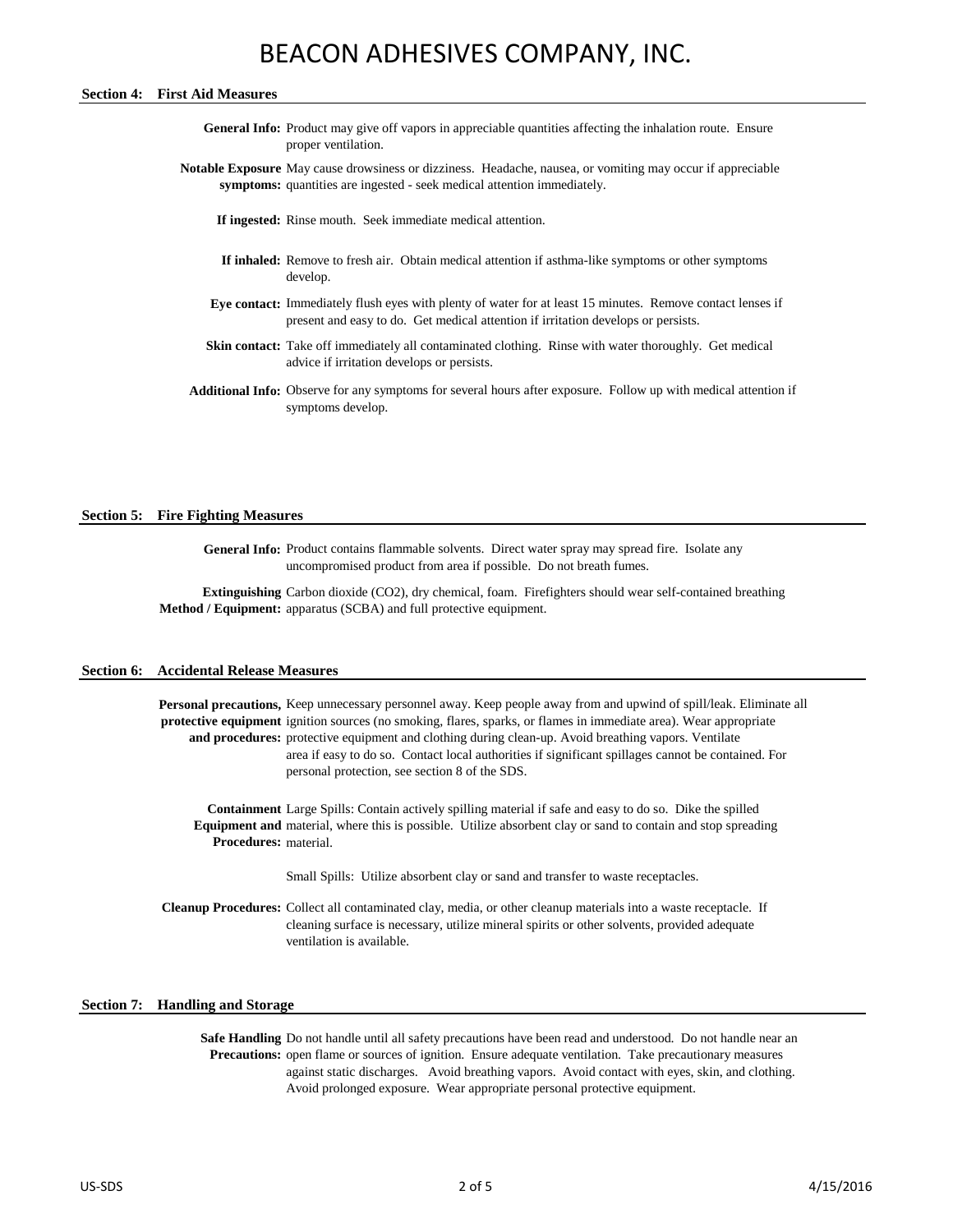**Recommendations**  Store in cool area in product container away from sources of ignition or flame. **for Storage:**

### **Section 8: Exposure Control / Personal Protection**

General / Local exhaust ventilation should be utilized to control vapors / substances below exposure limits. **Engineering** Eye wash facilities must be available when handling this product. **Controls:**

**Work Clothing:** Protective work clothing which covers skin and prevents exposures.

**Eye/face protection:** Wear safety goggles or face shield.

**Skin Protection:** Wear solvent resistant gloves.

**Respiratory**  Utilize organic vapor respirator if airborne levels are not maintained below exposure limits, or if Protection: ventilation is inadequate.

**Additional**  Observe good chemical hygiene practices. Do not smoke or eat while using this product. Wash **Information:** hands or exposed skin after using the product.

### **Section 9: Physical and Chemical Properties**

| <b>State:</b> Liquid                | <b>Melting Point:</b> (-95C)                    | <b>Freezing N/A</b><br>Point: |
|-------------------------------------|-------------------------------------------------|-------------------------------|
| Color: Clear                        | <b>Boiling</b> $(56.2C)$                        | pH N/A                        |
|                                     | <b>Point/Range:</b> (159-170C)                  |                               |
| $Sp$ Grav: $0.9$                    | <b>Odor:</b> solvent                            | <b>Water Insoluble</b>        |
|                                     |                                                 | Solubility:                   |
|                                     | <b>Flash Point:</b> $-4^{\circ}F(-20^{\circ}C)$ |                               |
| <b>Upper Flam Limits:</b> Not avail | <b>Lower Flam Not avail</b>                     |                               |
|                                     | Limits:                                         |                               |
|                                     | <b>Viscosity:</b> 800 cSt                       |                               |

### **Section 10: Stability and Reactivity**

**General:** This product is stable and non-reactive under normal conditions of use. Solvent vapors will evaporate from exposed material. Product is not subject to hazardous polymerization. Avoid open flame and ignition sources.

**Incompatible** 

**materials:**

**Decomposition**  No decomposition products known. Toxic substances may be released in the event of a fire. **products:**

### **Section 11: Toxicological Information**

General Information: Contains solvents which may be harmful in contact with skin or if inhaled.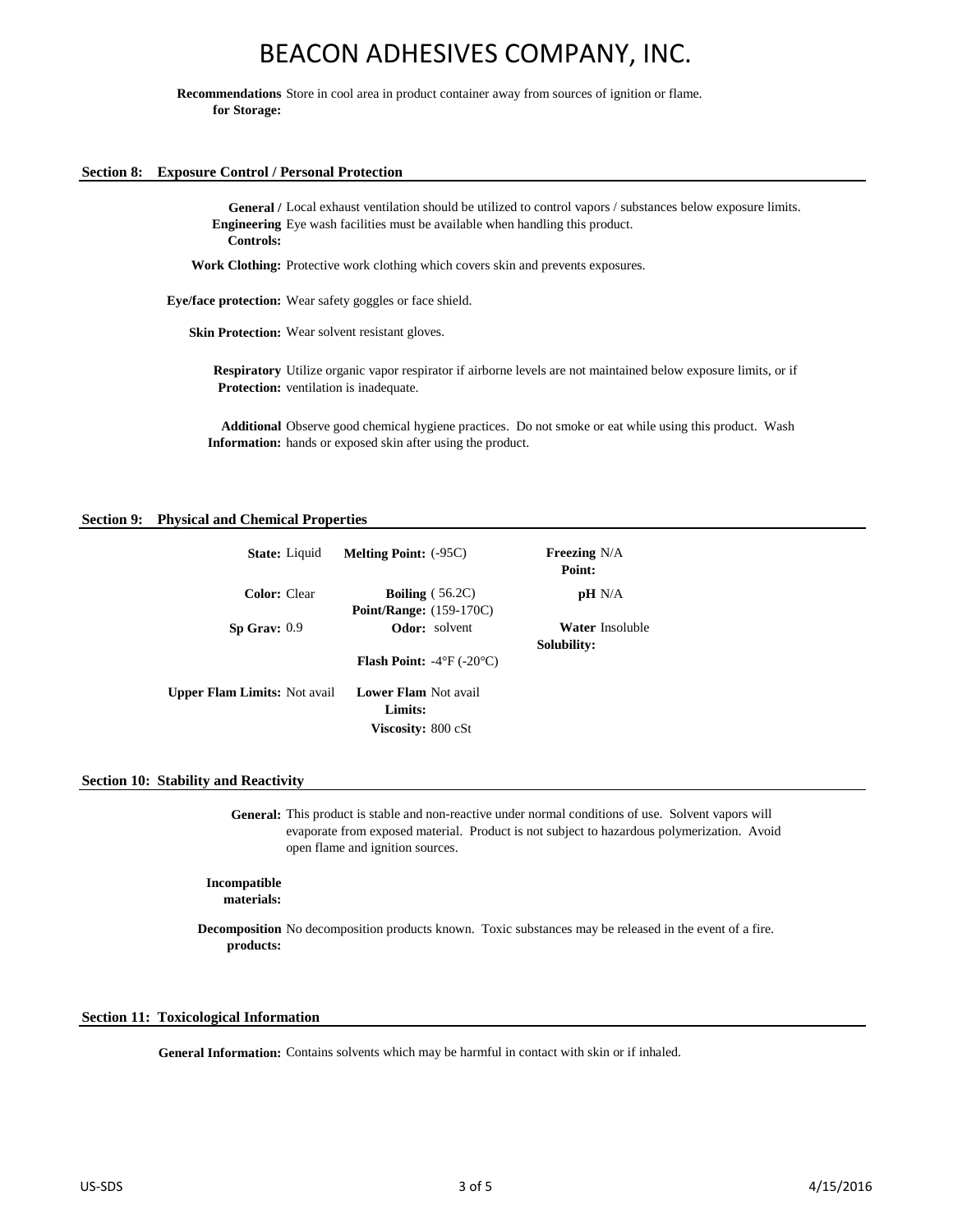**Toxicological**  Product has not been tested. Solvent vapors may cause drowsiness or dizziness. Prolonged **Information**  inhalation may be harmful to human health. Irritating in case of skin or eye contact. May be **(product):** harmful if swallowed or in contact with skin.

**Likely Routes of**  Inhalation of vapors, dermal **Exposure:**

#### **Toxicological Information (contained substances)**

| Hazardous substance (name) | LD50 Oral LD50 Dermal LC50 Inh | Irritancy: |
|----------------------------|--------------------------------|------------|
| Toluene                    |                                | Eyes, Skin |

#### **Section 12: Ecological Information**

**General information:** Product not tested.

Aquatic toxicity: Product contains organic solvents which may have deleterious effects on aquatic organisms. Avoid release to aquatic ecosystem.

Degradation / Mobility info: No specific data available. Contained solvents are expected to degrade rapidly in the environment.

Bioaccumulative potential: Product contains organic solvents / oils which may uptake into biological tissue. No specific data available.

#### **Section 13: Disposal Information**

Product disposal: Dispose of product in accordance with local, regional, and national regulations. Consult with waste contractor. Contains low levels of flammable solvents.

**Container disposal:** Treat empty containers with extra care, as residual solvents may pose ignition hazard. Consult waste contractor.

**Other considerations:** No further information.

#### **Section 14: Transport Information**

**DOT:** UN 1133, Hazard Class 3 Packing Group II, Less than 1 Liter ORM-D Consumer Commodity

**IMO/IMDG:** UN 1133, Hazard Class 3 Packing Group II, Less than 1 Liter ORM-D Consumer Commodity

**IATA:** UN 1133, Hazard Class 3 Packing Group II, Less than 1 Liter ORM-D Consumer Commodity

**OTHER:** Inquire for further transport information.

**Comments:**

### **Section 15: Regulatory Information**

**TSCA:** All components listed on the TSCA 8(b) inventory.

**CERCLA RQ:**

**SARA 311/312:** (Immediate, delayed, Fire)